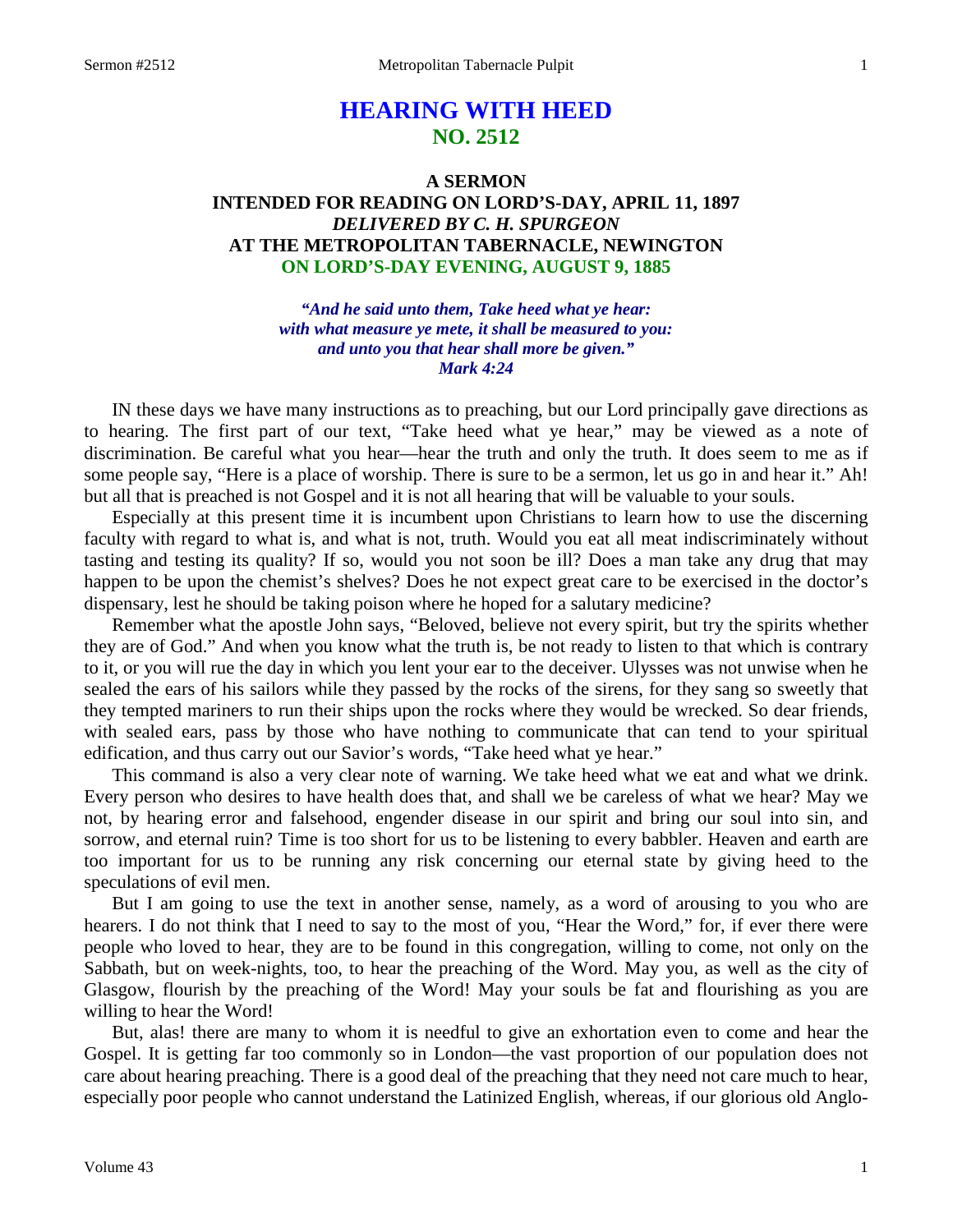Saxon mother tongue were used, I guarantee you that we would find people coming to hear much more numerously than they do.

Notice, dear friends, that there is in our text, first, a *precept—*"Take heed what ye hear." There is, secondly, a *proverb—*"With what measure ye mete, it shall be measured to you." And there is, thirdly, *a promise—*"And unto you that hear shall more be given."

**I.** First, here is a PRECEPT which ought to be dear to our souls. If God commands anything, we ought to wish to know what it is that He commands.

Take heed, then, what you hear. That is, *hear with attention.* Do not hear heedlessly, for that is not really to hear. There is a mode of attending a place of worship which cannot be of much service, because the person attending is three parts asleep. He is not sufficiently asleep for his neighbor to nudge him, but he is quite sufficiently asleep to require to nudge himself and wake himself up. A great many persons, when they come to a place of worship, are like what I sometimes find upon my garden wall. It looks like a chrysalis, but when I take it up, I find that the living thing has flown away.

Here is the chrysalis of a man, but where is the man himself? Oh, he is at home. He is planning what he is going to do tomorrow, or he is thinking about what he did not do on Saturday. How often is it that a hearer's ear is nothing better than a mere trumpet—what is said goes in and goes out again, and nothing remains.

I like that kind of hearing of which I heard concerning a boy who was noticed always to be drinking in what the preacher said. He would lean forward, and listen with eyes, and ears, and mouth all open. His mother said, "John, what makes you so attentive ?" "Why, mother," he answered, "I heard that if there was any part of the sermon that was likely to be blessed to our souls, it was just then that the devil would try to make us inattentive. So I made up my mind that I would hear every bit of it so that God might bless me by it." If we always had such hearers as that boy, we would be sure to have faith wrought in them and God would be glorified in their salvation.

"Take heed what ye hear," so as to *hear for yourselves*, with a personal application of the truth. "Friends, Romans, countrymen," said the orator, "lend me your ears." If anyone makes the same request to you, tell him that you cannot lend your ears, for you want them yourselves.

A man said once, "While I was at the service this morning, I was hearing for a man whom I saw in the aisle. I wondered what he was thinking of the sermon." Never you mind the man in the aisle breathe a prayer to God for a blessing on him, but hear the Word of the Lord for yourself, hear it personally.

See, there is a group of ten or a dozen people met in a parlor and there is a legal-looking gentleman with a document in front of him. He is reading somebody's "last will and testament." It is very dry reading. If you could listen through the keyhole, I do not think you would stop long to hear it. It is about freeholds, and leaseholds, and hereditaments, and messages, and I know not what—but just look at the attention of the hearers. Do you see that brother of the testator? The lawyer has just read the clause about one hundred pounds that is left to him. The old man has his ear-trumpet up to his ear till he hears that piece. And now that the will passes on to, "my nephew Thomas," down goes the ear-trumpet, for the old man does not care what is left to Thomas.

There are two young people in the corner who have been expecting something and they are getting very eager, for the will has gone through a number of items and it has not mentioned them. Now see their attention, how they brighten up, and look at one another as the lawyer reads, "To my dear grandchild Jane and her husband, I leave \_\_\_\_\_." Now they will catch every syllable. I am sure they will, and when it is done, they will say, "Would you mind reading that piece over to us again?" It is so deeply interesting to them because it concerns them personally.

I want that illustration to abide with you, for that is the way to hear the Gospel preached—waiting till it comes to the piece that specially concerns yourself, and till that comes saying, "I dare not claim that promise, I must not take that comfort, for I am not the character described." When, at last, there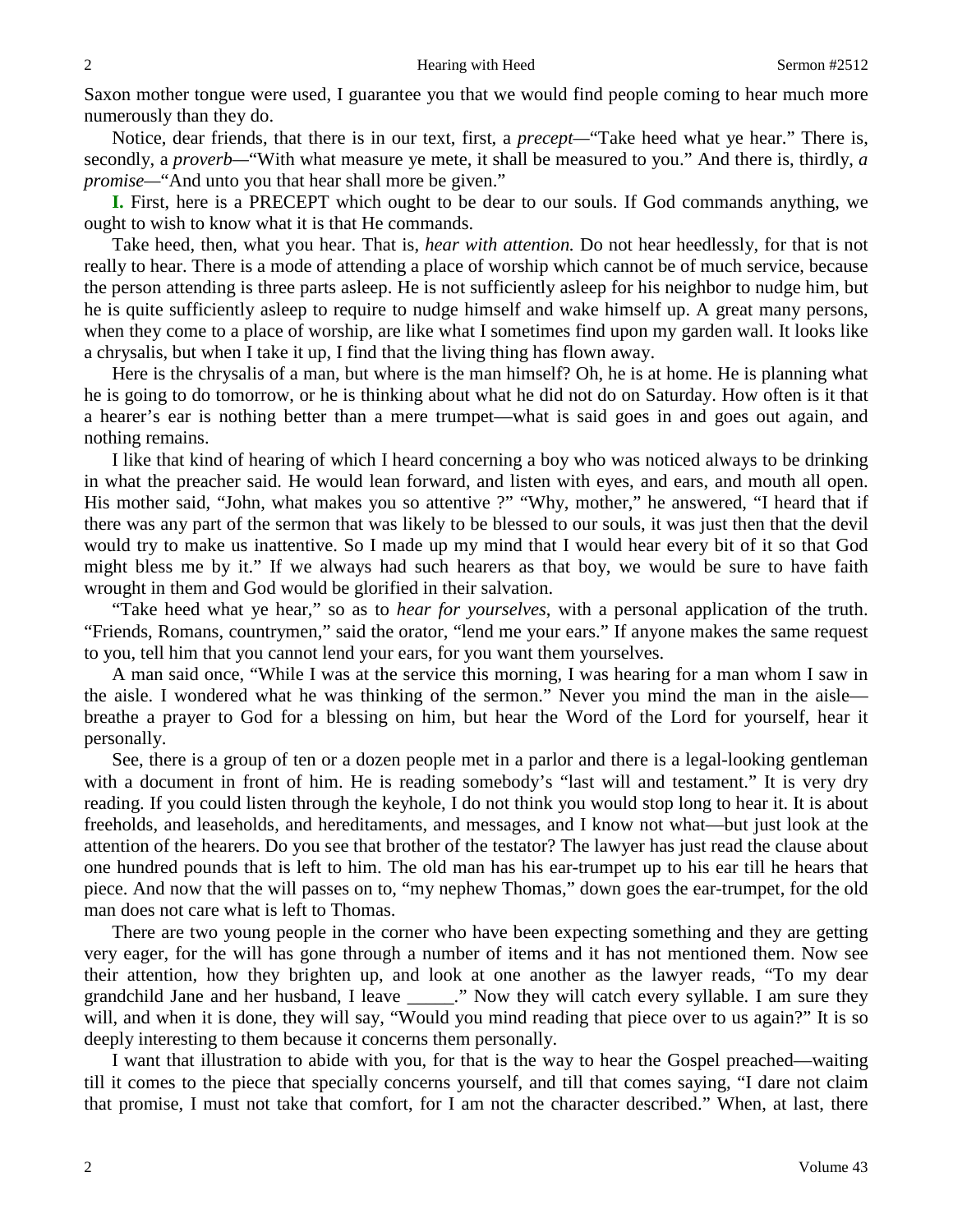comes the portion that is your own, then just drink it in and say to yourself, "I would like to hear that again, for it means me, there is something in that just suitable for me."

O men and women, you have not heard the Gospel aright unless you have heard it as your own Gospel—unless you have discovered in it a finger pointing to yourself, and your own name, and your own character, written there!

Then, dear friends, if you would take heed what ye hear, *hear retentively,* endeavoring to remember the truth. It is a good thing to carry home as much as ever you can from the preaching of the Gospel. Eat it on the spot. Probably that is the best way to carry it away with a certainty. What a man eats at the table will not be stolen from him by a thief on the road home. And if you take in every word, as you hear it, into your very soul, saying, "O God, bless it to me now!" you will retain it to a certainty.

But do take heed that the sermon shall not be finished when the last word is spoken. Let not our *finis*  be *your finis,* but let our ending be your beginning. Ministers ought to finish up with the practical application—and that is where the hearer ought to begin, and he should continue to make the practical application to himself through all his life.

Then, dear friends, hear *desiringly.* What a blessed kind of hearing that is when a man hears with longing, wishing, hungering all the way through the sermon! When the fish are hungry, then is the time for fishing, and when souls hunger and thirst after righteousness, then is the time for preaching.

Over there is a broken-hearted sinner and he is saying, "Oh, that I could hear something about a Savior!" Yonder is another soul that has been crying and praying for mercy, and has not found it, and he is saying, "Oh, that I might discover the way of mercy!" I try with all my might so to preach that souls may not miss the way of salvation.

When I was here, last week, and saw some eight friends who came to confess their faith, I was a little disappointed that out of that number there were only two who had been blessed under my ministry, but a brother to whom I mentioned it said, "Well, sir, I can bear witness that I have heard sermons from you of late of which I have said that, if I had been unconverted, I must have been brought to the Lord through hearing those sermons, for they did so earnestly press sinners to come to Christ, and they did set the Gospel so plainly before the hearers." I felt that I could conscientiously agree with what that good brother said, for, if I have not preached the Gospel, I have meant to do it, and if I have not made you understand it, I have tried to make it as plain as ever I could.

If I liked to do so, I fancy that I could preach a very fine sermon—one that would please gentlemen who are fond of oratory—but that high-flown style of preaching seems to me to be wicked so long as souls are perishing. And I am determined, as far as ever I can, to preach the Gospel plainly and simply so that everybody may understand it. If occasionally I make you smile, I do not mind, because sometimes I can get the truth into your heart that way when I cannot get it in any other way. If you only get to Christ, it does not matter to me whether you come laughing or crying so long as you are really brought to Him.

We long to bring our hearers to the Savior and therefore we want them to so hear that they shall hunger and thirst after the living God. And when they do that, they will be sure to find Him ere long.

One thing more. Take heed that you *hear obediently.* That is to say, put in practice what you hear, for it is no use to hear unless you do so. You say to a man, "You have need of such-and-such a diet in order that you may be restored to health," and he says, "I thank you," but he never uses that diet—and then complains that he is not any better.

Another says, "I have been to such-and-such a doctor, and I have paid him a guinea for his advice, but I am no better." The doctor sees the man, and he says, "Did you take the medicine that I prescribed for you?" "Well, no, sir, I am not partial to medicine." "And what have you been eating?" When he tells him, the doctor says, "Why, those are the very things that I said you were not to touch! Have you taken so-and-so?" "No, I did not like the taste of it, so I have not gone on with it."

If he is a sensible doctor, he says, "Why did you come to me? If you are no better, can you blame me?" "But I had your prescription, sir. I took it home with me and put it in a cupboard. I should have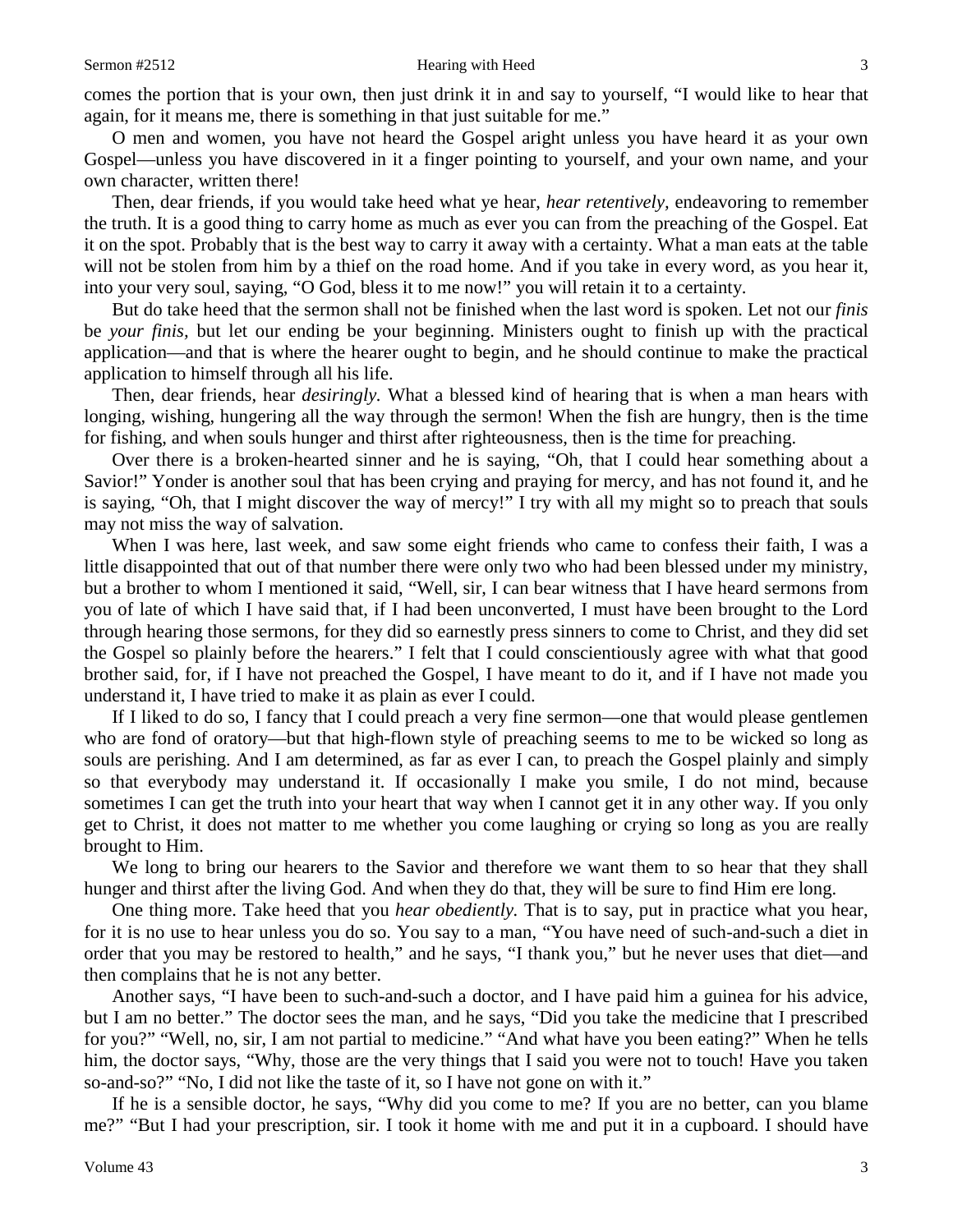been greatly distressed if I had lost it on the way home." "But you have not taken the medicine?" "No, sir, no, I have not, but I have your prescription all right."

So people say, "I hear the Gospel regularly. I would not be absent on the Sabbath, and I go out on a Thursday evening and listen to the preacher." "But they have not all obeyed the Gospel," wrote Paul, in his epistle to the Romans, and that is what we still have sorrowfully to say—so many remain hearers only, but not doers of the Word.

**II.** Now I am going to turn to the second part of the subject, which is, A PROVERB. The text says, "With what measure ye mete, it shall be measured to you." You shall have your corn measured back to you with your own bushel.

What does this mean in reference to this subject? Just this—the hearer of the Gospel will get measure for measure, and the measure shall be his own measure. For instance, *those who have no interest in* the *Word find it uninteresting.* A man comes to listen to the Gospel without any interest in the Gospel—he does not care an atom what it is or what it is not, and consequently, he finds nothing interesting in the Gospel.

If he reads the Bible with no concern at all in it, he finds nothing in it that strikes him. He may read it as a blind man passes through a picture gallery, and he may hear the voice of the minister as a deaf man hears music. That is to say, there will be no true seeing or hearing—seeing, he shall not perceive and hearing, he shall not understand.

Come to a service without any interest in it and there shall be nothing interesting to you in it. You have no longing to be saved, no wish to escape from the guilt of sin, no desire for heaven, no care about God. So, of course, the dullest thing to you in all the world will be a service where Christ is preached. You shall get it measured back to you with your own measure.

Next, *those who desire to find fault, find faults enough.* There are some persons who attend even the house of God with a view simply of finding fault. I have great pleasure, generally, in obliging people who wish to find fault—they shall always have faults enough to find if they want them. There shall be a fault in style, a fault in this, a fault in that, and a fault in the other. If you want to find fault—if it is any source of pleasure to you, well, it is no trouble to us, so you can proceed.

The critic of the Gospel will find so much to object to in it that he will almost think it was meant for him to object to, and so it was in a measure. The offense of the cross has not ceased. It is still a stumbling block to you that believe not, and you shall stumble and fall and be broken to pieces by it. Therefore, deceive not your own souls over that matter—with your own measure it shall be measured back to you. What you fish for, you shall catch.

On the other hand, *those who seek the solid truth learn it from any faithful ministry.* Here is a person who comes to hear the Gospel with attention. He says, "I would like to know all about this Gospel. I want to be taught the truth concerning sin and its remedy, concerning the Holy Spirit and the work that He performs in the heart. I want to hear about the Lord Jesus Christ and His atoning sacrifice, I want to know about the life of a Christian, his comforts, his trials, his joys, his duties."

Well, if you hear attentively, desiring to know and to be taught, you shall find much that is worth knowing, much that will attract you, much that will call you to a yet closer attention, much that will make you want to know still more, much that will make you eager to be taken behind the scenes that you may wonder what the parables mean, and what the Holy Spirit intends to teach you. I am sure there never was a person who attentively considered the great plan of salvation in its details, who did not find much that was well worth his most careful consideration.

Further, *those who hunger find food.* Here is another man who comes, not merely with attention to know, but with a hungry desire to receive the benefit of the Gospel into his own sou. And dear friends, if you come hungering, you shall be filled, for this is our Savior's declaration—"Blessed are they which do hunger and thirst after righteousness: for they shall be filled." What a blessed thing the Gospel is to the man who really wants it! It is a blessed thing to be empty, because then you understand the fullness of Christ.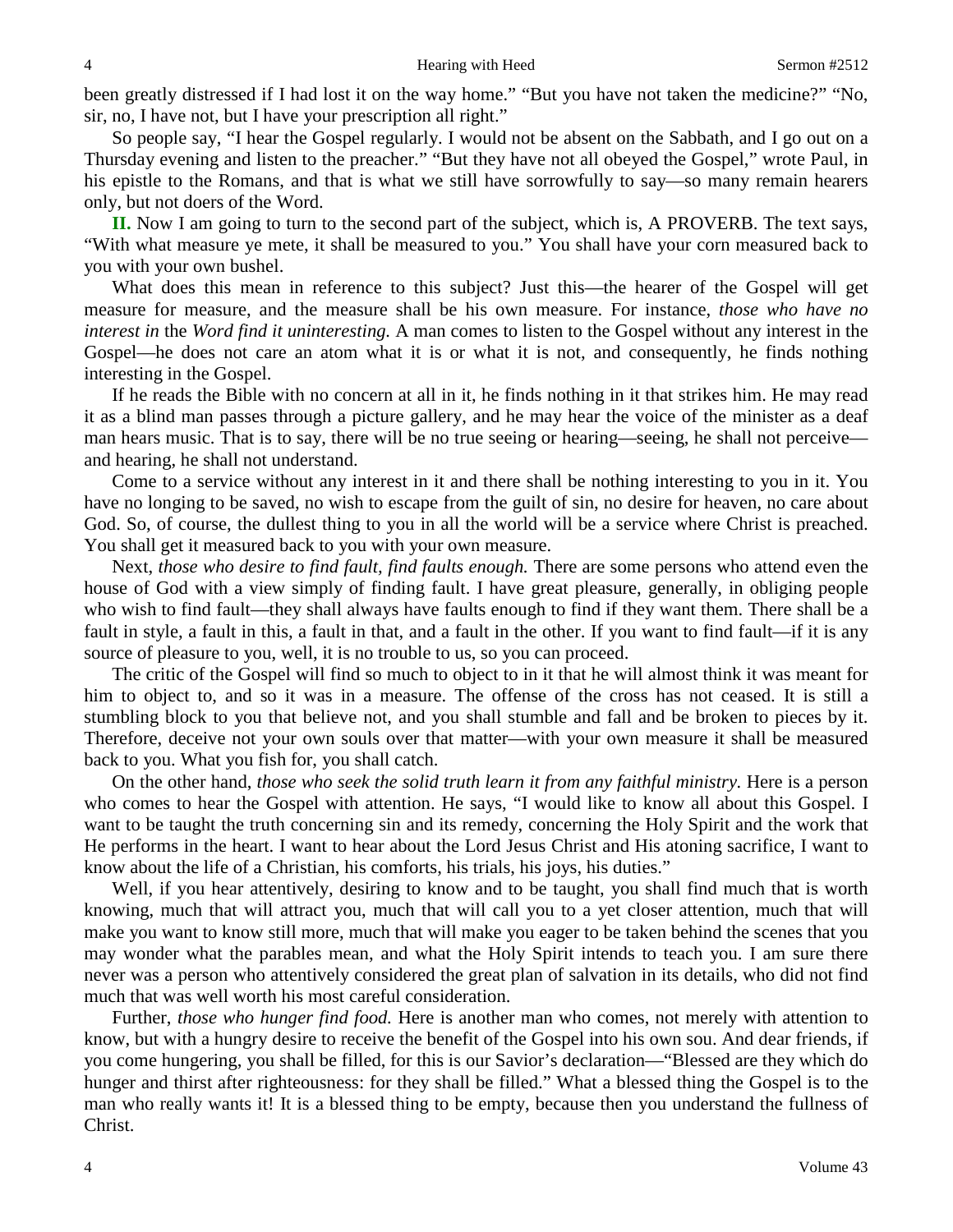#### Sermon #2512 **Hearing with Heed** 5

I was standing, one day, under one of the great beech trees in the New Forest, marking with delight the various twists of the branches. The beech tree always has a special charm to me and I thought to myself, "This beech tree greatly interests me." But there was a squirrel running along one of the boughs, and he stopped and looked at me—and as I was quite still, he looked till he did not want to see any more—and he passed round the trunk, and then came in sight again as he worked his spiral way right up to the top. And I said, "Ah, little squirrel! this beech tree is more to you than it is to me. To me, it is only a thing that I look at with curiosity and interest, but to you, it is your home, it is your granary—you get your beech nuts and hoard them away, and here you live and here you have your young. Winter and summer this is your place of abode. In the summer to sport in and in the winter to hide in. This beech tree is everything to you."

Now, to the mere hearer, the Lord Jesus Christ is just like what that tree was to me. The mere hearer looks at Him with some interest, but to a poor hungry sinner, Jesus Christ is everything. He is a home for his desolation, raiment for his nakedness, food for his hunger, light for his darkness, liberty for his bondage, joy for his despair. He is his heaven upon earth and his heaven in heaven.

Dear friends, this is the way to hear the Gospel—with a great craving hunger of soul, for as much as you really want, that you shall have. If you bring a great measure of need to the sanctuary, the truth shall be measured out to you so as to fill it. Your utmost desires shall be exceeded, for God is able to do for us exceeding abundantly above what we ask or even think.

Then, next, *those who bring faith receive assurance.* I will suppose that there is a poor soul here that comes to Christ and says, "I heard the Gospel and I believe it*."* Very well, then, you shall have more faith given you, and when you have twice as much faith, if you come with that and say, "Lord, I believe more firmly and truly than ever," you shall have as much faith again given you. And then when you come and say, "Lord, I feel confident of it," you shall have twice as much confidence given to you. And when you get that double quantity of confidence and then come and say, "Lord, I am assured, I do believe. I am saved, I am sure of it," you shall have a double quantity of assurance given to you, till you get to "full assurance of faith," for, "with what measure ye mete, it shall be measured to you." If you measure out an immense amount of faith in Christ, you shall have an immense quantity measured back to your faith.

Is not this a delightful proverb of the kingdom of heaven, that every hearer shall receive according to what he brings? If he brings great desire, great attention, great faith—he shall receive just in the same measure, according to the abundant grace of our Lord Jesus Christ. But remember that no man gets saved by an inattentive hearing of the Gospel. No man gets saved by a careless hearing. No man gets saved by a forgetful hearing. No man gets saved by a fitful, occasional hearing of the Gospel, but it is God's usual way to save men by their using the means of grace, by their constantly, attentively, intensely, earnestly hearing the Word of God.

There is no merit in merely hearing. There is no merit even in faith in and of itself, but God has appended the blessing of faith to hearing and the blessing of salvation to faith. Therefore, give a large measure to God in your hearing that He may give a large measure back to you according to the proverb, "With what measure ye mete, it shall be measured to you."

**III.** Now I have to finish with A PROMISE—"Unto you that hear shall more be given."

This is a very great and very gracious word, but I will not speak long upon it. "Unto you that hear, shall more be given." More what? Why, first, *more desire to hear*. It is the man who has heard the Gospel who loves to hear it. I think that the best preaching of the Gospel is when the preacher himself enjoys it—when he himself is heartily in love with it—that is a part of the unction that God gives to go with it.

When a cook is preparing a dainty dish, I think he smiles as he sends it up to his lord's table, and he has some enjoyment of it himself. I love to preach a Gospel of which I feel the sweetness in my own soul. So, dear hearer, if you begin to feel the sweetness of hearing the Gospel, you shall feel more of it.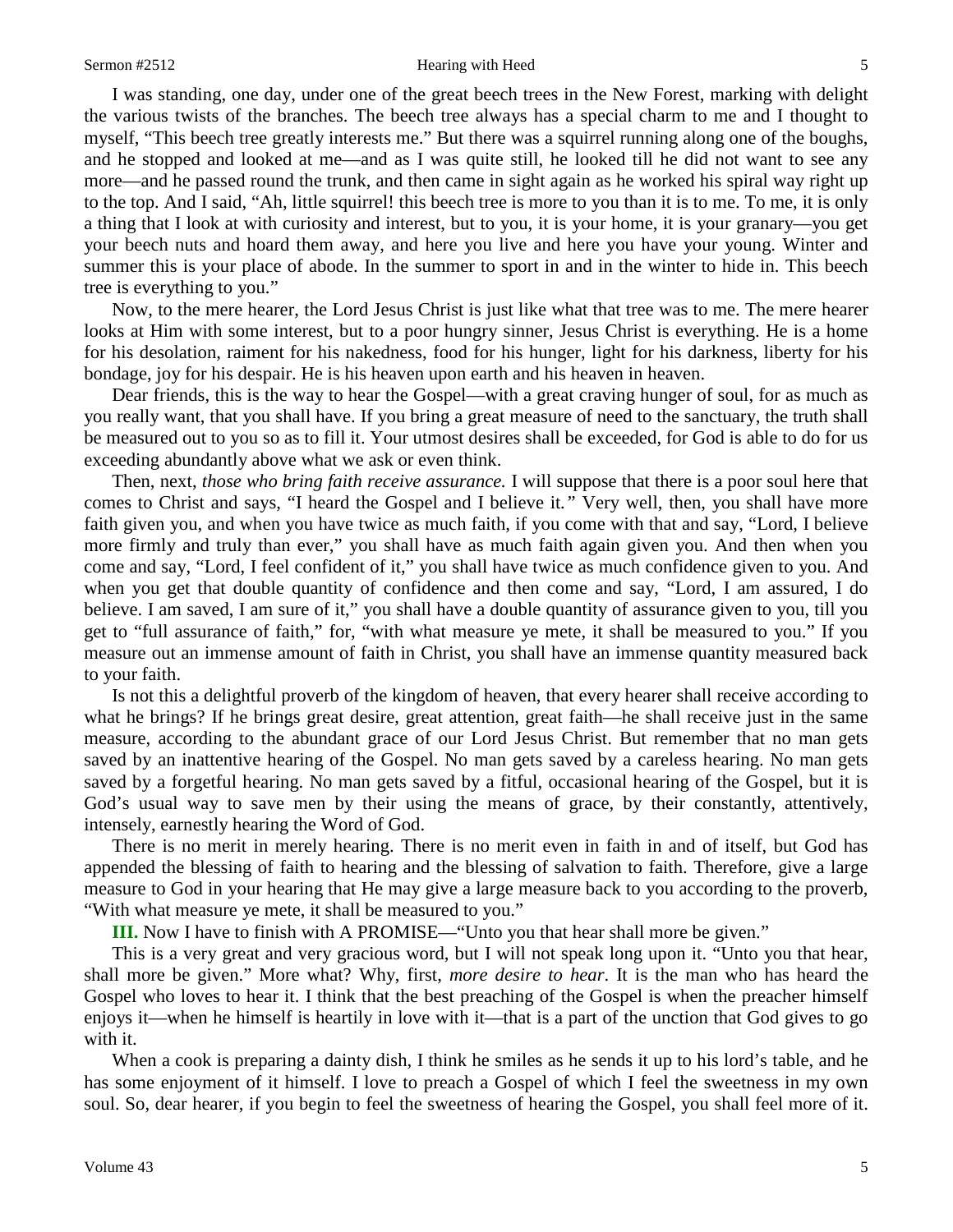Those who are tired of preaching are those who do not often hear it. If it is the Gospel of Jesus Christ and you have often heard it, you want to hear it again.

You will be like the Duke of Argyll in Rutherford's day, when Rutherford preached about Jesus. The Duke stood up and said, "Ring that bell again, for I love to hear the music of that sweet name." That bell can never be rung too often in the ear that knows its melody, "Unto you that hear shall more be given" more desire to hear, more delight in hearing, will God bestow upon you.

"Unto you that hear shall more be given." That is, *more understanding of what you hear.* At first a man does not understand much of the Gospel. He gets as far as the A B C of it and that saves him. But "unto you that hear shall more be given." There are certain parts of God's Word that we do not yet fully understand. I am speaking for myself and most people. Ought we, then, to read them? Yes, certainly. If you do not understand them, keep on reading them. Why? Because if you were a child and your father wrote you a letter, and there was a part of it that was beyond your comprehension, if you were a sensible child, you would say, "Well, I do not catch my father's meaning, but I shall read his letter again." So, beloved, say to yourself, "I cannot fully comprehend this Scripture, but I know that my heavenly Father meant something by it, and I love Him so much that I like to read His very words, even if I do not catch His meaning,"

As you keep on reading, you will say to yourself, "I understand that sentence, which was not plain before. I have not learned the meaning of all the letter yet, but I shall read it again." You read, and read, and read, and at last, by the reading you read yourself into the understanding of it. I am sure it is so with the study of God's Word. If the Lord had written the Bible all so very plainly, it would have been meant for us when we were merely babes in grace and there would have been nothing for us as we advanced. Therefore He has written some part of it a little less simply and some way farther on there are greater difficulties still, on purpose, that when our senses have been exercised by being used, we may come to the fullness of the stature of men in Christ Jesus. If you do not understand the Word that you hear, then hear it again and again till, at last, the light breaks in upon your soul, for, "unto you that hear shall more be given"—more understanding of what you hear.

So also, with hearing, shall be given *more convincement of the truth of what you hear*. Those who reject the Bible are generally people who have never read it. Those who read it usually receive it, and those who read it more receive it yet more firmly. Those who hear the Gospel again, and again, and again, get more and more sure that it is true.

At first they hope it is true. Then they think it is true. Soon, they believe it is true. Farther on, they know it is true. Yet farther on they are so delighted because it is true that they feel that they could die in the defense of it. "Unto you that hear shall more be given"—you shall become more and more sure of the truth of what you hear.

"Unto you that hear shall more be given." That is, *more personal possession of the blessings of which you hear.* You shall get a firmer grip of it for yourselves. You shall get a clearer view as to your own interest in it. Once, when Jesus passed by, I touched the hem of His garment with my finger and I was made whole. But when Jesus came nearer, he that had touched His garment's hem came nearer still, and laid hold upon His hand, bowed at His feet, and held Him and said, "I constrain Thee to abide with me." As he went further, he came to lean his head upon the bosom of his Lord. The more you know of Christ and the more you hear about Him, the more shall you feel sure that He is yours, and the more shall you abide in Him, trust in Him, and find joy and peace through believing in Him.

"Unto you that hear shall more be given." That is, *more delight while hearing the glorious Gospel*. No one of us knows how much God can give to a man. There is a cornucopia, in the hand of God, that is infinitely full of delights to the man who is willing to receive them. He who is a little Christian has little joy. He who gets but little of Christ and hears but little of Christ, has but little comfort. But he who will go into this business heart and soul, and invest his whole capital of body, soul, and spirit in it—he is the man who shall be rich to all the intents of bliss.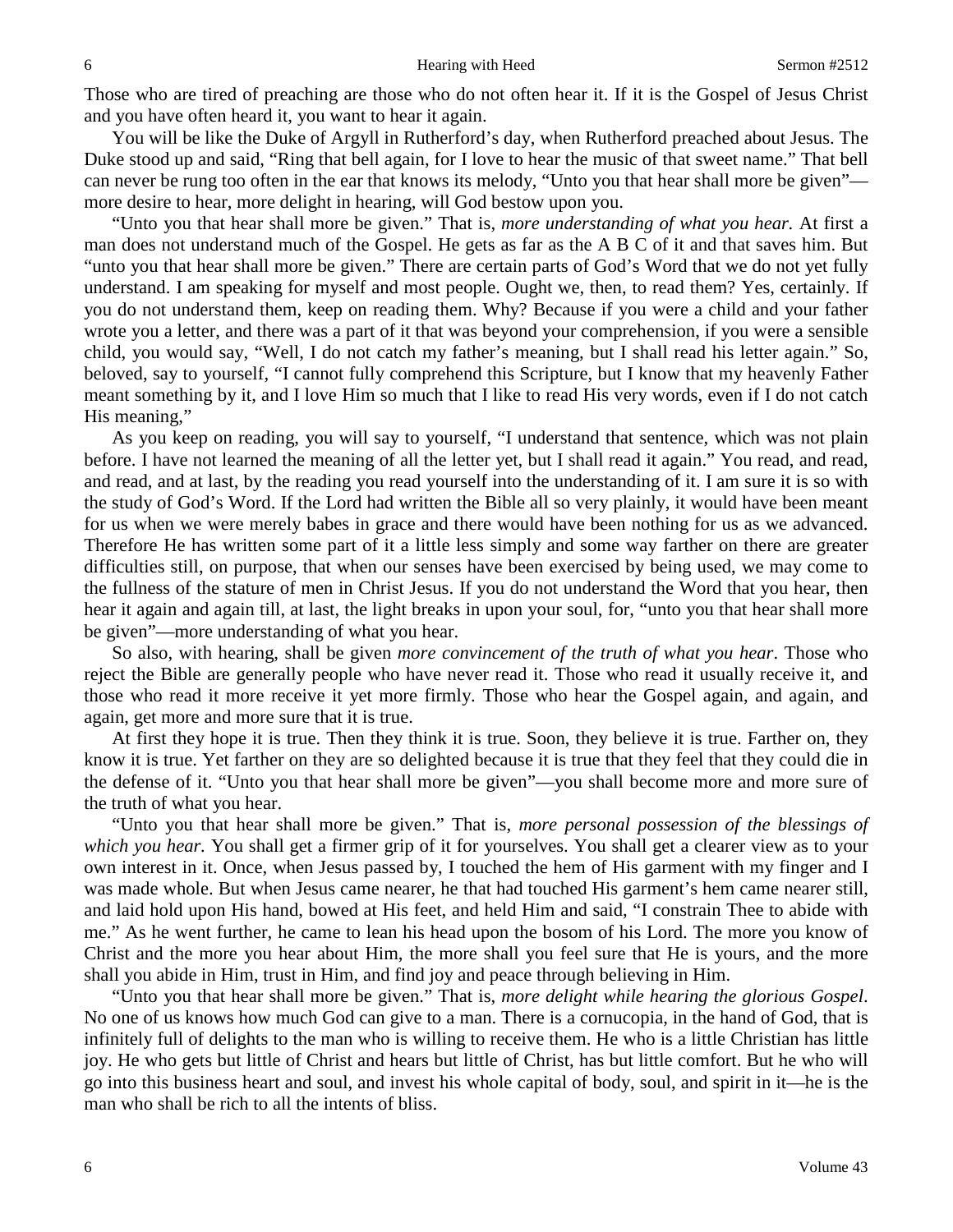"Unto you that hear shall more be given," and yet more, and yet more, and yet more—you shall become holier, stronger, more useful, more happy, more heavenly. That word, "more," is so big that when you have thought about it as much as you like, it is still "more." And then, when you have expanded your conceptions of it, it is still "more." And when you seem to have gone to your utmost imagination, it is still "more." And when you fancy that you have exaggerated, yet still it is "more," for, "more" must be always more than he who has the largest powers of thought shall ever be able to compass.

Wherefore, beloved, I say to you, in conclusion, let us give to the Gospel that earnest kind of hearing which I have tried to describe, and let us so give it that we get a blessing from the Master as the result. And first, *hear the Gospel.* You who do not often hear it, I pray you, hear it. It must be wisdom to hear what God has to say. It is so sweet to our souls that we want you also to hear it. It has done us so much good that we entreat you to hear it.

Do not waste your Sabbaths—there are few enough of them in any lifetime—and you will soon be in the place where the tolling of a Sabbath bell will never be heard. Do, dear friends, you who do not often go to the house of God, do hear the Word. It is the happiest, the wisest, the most profitable way of spending the Sabbath day.

And you who do hear, *hear well.* The Word deserves good hearing. It comes from God. It is about your immortal soul. It is about heaven and hell. It is about Him who died for sinners. Do not count that a trifle which cost His life's blood. The story deserves most solemn hearing. Remember, if you are an unconverted person, the Gospel is your only hope—you cannot expect to find salvation by going anywhere else than by going to hear the Word. The way of salvation is by faith in Christ, but "faith comes by hearing." It is while you are hearing the Gospel that you are led to believe it. Its evidence lies in itself. The cross enlightens men by its own light. Therefore, do hear all you can about it.

Let me further say to you, dear friends, *hear often.* I find that when any of those who have regularly come to this place of worship begin to stop away, they do not improve spiritually. A dear brother who came to see me this week, had been absent for a year and a half. I should have liked you to have seen the joy with which he told me that, though he had been obliged to be away through poverty, he could not longer endure what he had been doing to try to make a living. He had given it up, cost what it might, because he felt that if he did not come to hear the Gospel, he would starve. And he was quite right. I am sure that you cannot absent yourself from the frequent hearing of the Word, if you are a Christian, without being like a man who goes without his meals.

If you miss your regular meals, you cannot keep well. You may say, "I ran into such-and-such a place and had something to eat." But it does not do, either for the body or the soul, to have just a little mite of meat here and there. You must especially get your spiritual meals regularly and have them where your soul is really fed. Do not go where it is all fine music and grand talk and beautiful architecture those things will neither fill anybody's stomach, nor feed his soul. Go where the Gospel is preached, the Gospel that really feeds your soul, and go often.

Lastly, if you have heard well, and heard often, try to *hear still better.* Expect more out of the Gospel. Nay, more than that, *come to Christ Himself* and get at one stroke the choicest blessing you can ever have, namely, immediate and full salvation by faith in Jesus. Then go on to know more and more of what that treasure is and glorify your God, world without end.

May the Lord's blessing rest upon you all, for Jesus' sake! Amen.

### **EXPOSITION BY C. H. SPURGEON**

# *MARK 4:1-25*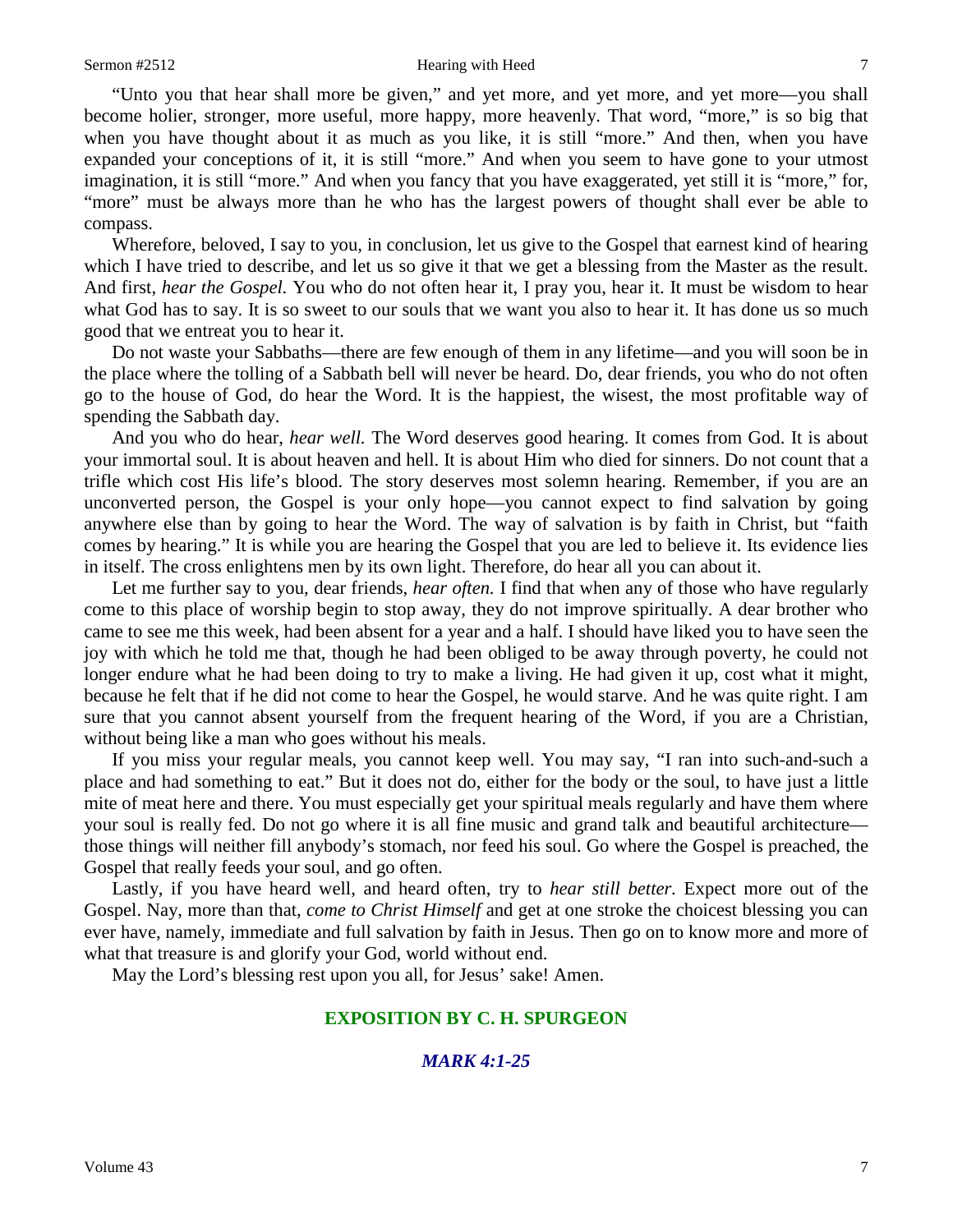**Verse 1.** *And he began again to teach by the seaside: and there was gathered unto him a great multitude, so that he entered into a ship, and sat in the sea; and the whole multitude was by the sea on the land.*

You can easily picture that scene—the Master sitting down in the vessel, with a little breathing space of water between Himself and the crowd. And then the multitude on the rising bank, standing one above another, and all gazing upon the Teacher who sat down and taught them. It ought to reconcile any of you who have to stand in the crowd here when you remember that the hearers all stood in those days, and only the preacher sat down.

**2-3.** *And he taught them many things by parables, and said unto them in his doctrine, Hearken; Behold, there went out a sower to sow.*

He did not go out to show himself, to let people see how dexterous he was at the art of sowing seed. But he "went out to sow." And every true preacher should go out with this one design—to scatter broadcast the good seed of the kingdom, and to try to obtain for it an entrance into the hearts of their hearers.

**4.** *And it came to pass, as he sowed, some fell by the wayside, and the fowls of the air came and devoured it up.*

He could not help that. It was not his fault, but the fault of the wayside and of the fowls. So, when the Word of God is denied entrance into men's hearts, if it be faithfully preached, the preacher shall not be blamed by his Master—the fault shall lie between the hard heart that will not let the seed enter in, and the devil who came and took it away.

**5.** *And some fell on stony ground, where it had not much earth; and immediately it sprang up, because it had no depth of earth.*

Persons with shallow characters are often very quick in receiving religious impressions, but they also lose them just as quickly. Those who are hasty and impulsive are as easily turned the wrong way as the right way.

**6-8.** *But when the sun was up, it was scorched; and because it had no root, it withered away. And some fell among thorns, and the thorns grew up, and choked it, and it yielded no fruit. And other fell on good ground, and did yield fruit that sprang up and increased; and brought forth, some thirty, and some sixty, and some an hundred.* 

Thank God for that! There were three failures, but there was one success, or perhaps we might more correctly say, three successes. There were three sorts of ground that yielded nothing, but at last the sower came to a piece of soil that had been well prepared, and therefore was good ground which yielded fruit, though the quantity varied even there—"some thirty, and some sixty, and some an hundred."

**9.** *And he said unto them, He that hath ears to hear, let him hear.*

Some people have ears, but they have not "ears to hear." They have ears, but they close them to that which they ought to hear. When a man is really willing to listen to the truth, then may God help him to listen with all his heart, and spiritually!

**10-12.** *And when he was alone, they that were about him with the twelve asked of him the parable. And he said unto them, Unto you it is given to know the mystery of the kingdom of God: but unto them that are without, all these things are done in parables: that seeing they may see, and not perceive; and hearing they may hear, and not understand; lest at any time they should be converted, and their sins should be forgiven them.*

This judicial blindness had happened to the Jews. They had so long closed their eyes to the light that, at last, God closed them and they were blinded. They had refused to heed so many messages sent to them from the great God that, at last, this sentence was pronounced as the punishment of their sin—that they should die in their sins and that even the preaching of the Word by the mouth of the Lord Jesus Himself should be of no use to them. That is one of the most awful judgments that can ever happen to anyone, when God puts a curse even on a man's blessings—and when the Gospel, which should be a savor of life unto life, becomes a savor of death unto death.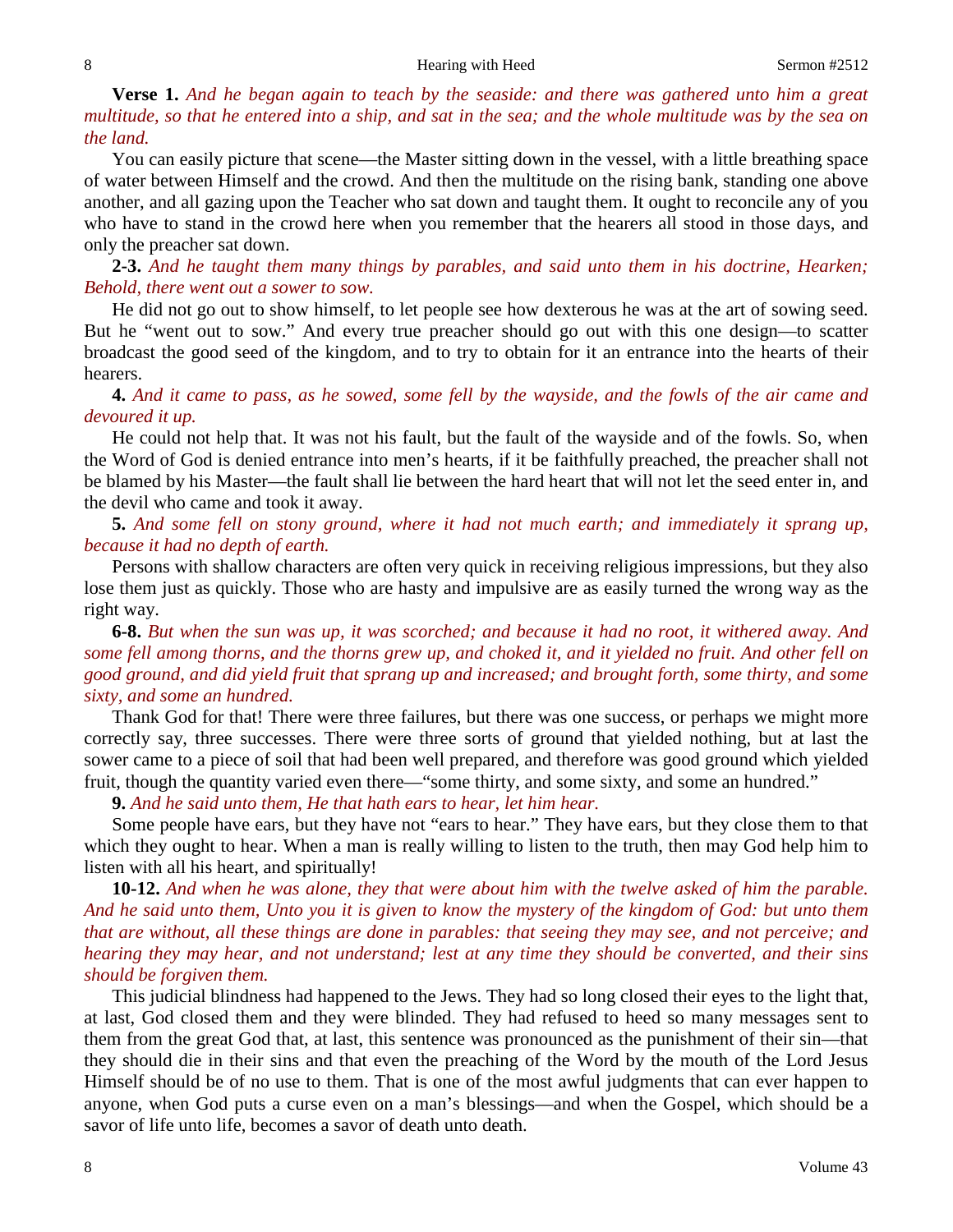**13.** *And he said unto them, Know ye not this parable? and how, then, will you know all parables?* 

"For this is one of the simplest of them all. If you do not understand this parable, what will you understand?"

### **14-15.** *The sower soweth the word. And these are they by the wayside, where the word is sown; but when they have heard, Satan cometh immediately, and taketh away the word that was sown in their hearts.*

There is always a bird where there is a seed lying on the road, and there is always a devil where there is a sermon heard but not received into the heart. "Satan cometh immediately." He is very prompt. We may delay, but the devil never does. "When they have heard, Satan cometh immediately, and taketh away the word that was sown in their hearts."

**16-17.** *And these are they likewise which are sown on stony ground; who, when they have heard the word, immediately receive it with gladness; and have no root in themselves, and so endure but for a time: afterward, when affliction or persecution ariseth for the word's sake, immediately they are offended.* 

These are the people that trouble and grieve the hearts of earnest ministers. And there are some revivalists who never go to a place without getting quite a lot of persons to come forward and say that they are converted. Why, I know a town where, according to the accounts that were put forth by certain preachers, there were so many professed converts every night that all the people in the town must have been converted, and a good many more from the surrounding villages. But nobody can find them now. Were they converted, then? I think not. But that is the style in which much has been done by some whom I might name. Yet there is some good even in their work.

The sower in the parable is not blamed because his work was so evanescent—how could he prevent it? As the soil was so shallow, the apparent result was very quick and the disappointment was equally quick. I do trust, dear friends, that you will never be satisfied with temporary godliness, with slight impressions, soon received and soon lost. Beware of all that is not the work of the Holy Ghost. There must be a breaking up of the iron pan of the heart, there must be a tearing out of the rocks that lie under the soil, or else there will be no harvest unto God.

**18-19.** *And these are they which are sown among thorns; such as hear the word, and the cares of this world, and the deceitfulness of riches, and the lusts of other things entering in, choke the word, and it becometh unfruitful.*

The seed cannot grow in such soil as that. The man is too busy, or he is wholly taken up with pleasure. The women are too proud of themselves, or even of the clothes that cover them. How can there be room for Christ in the inn when it is crowded with other guests?

**20.** *And these are they which are sown on good ground; such as hear the word, and receive it, and bring forth fruit, some thirty fold, some sixty, and some an hundred.* 

All converts are not equally good. I am afraid that in our churches there is a large number of the thirty-fold people. We are glad to have them, but they are not very brilliant Christians. Oh, for some sixty-fold converts—some who are fit to be very leaders in the church of God! And when we get up to a hundred-fold—when it is not merely one hundred per cent, but one hundred gathered for every one sown—then are we indeed rejoiced. When everything that is good is multiplied over, and over, and over, and over, and over again, a hundred for one, and when each one of that hundred bears another hundred—that is the blessing we long to see. This hundred-fold seed has in it the capacity for almost boundless multiplication. At the first sowing, we get a hundred-fold return. But what comes of the next sowing, and the next, and the next? God send us this style of wheat! May we have a great quantity of it!

**21.** *And he said unto them, Is a candle brought to be put under a bushel, or under a bed? and not to be set on a candlestick?*

So this wheat, then, is meant to be sown. The Word of God is intended to be spread. "Is a candle brought to be put under a bushel, or under a bed?" If it were put under a bed, it would set the bed on fire